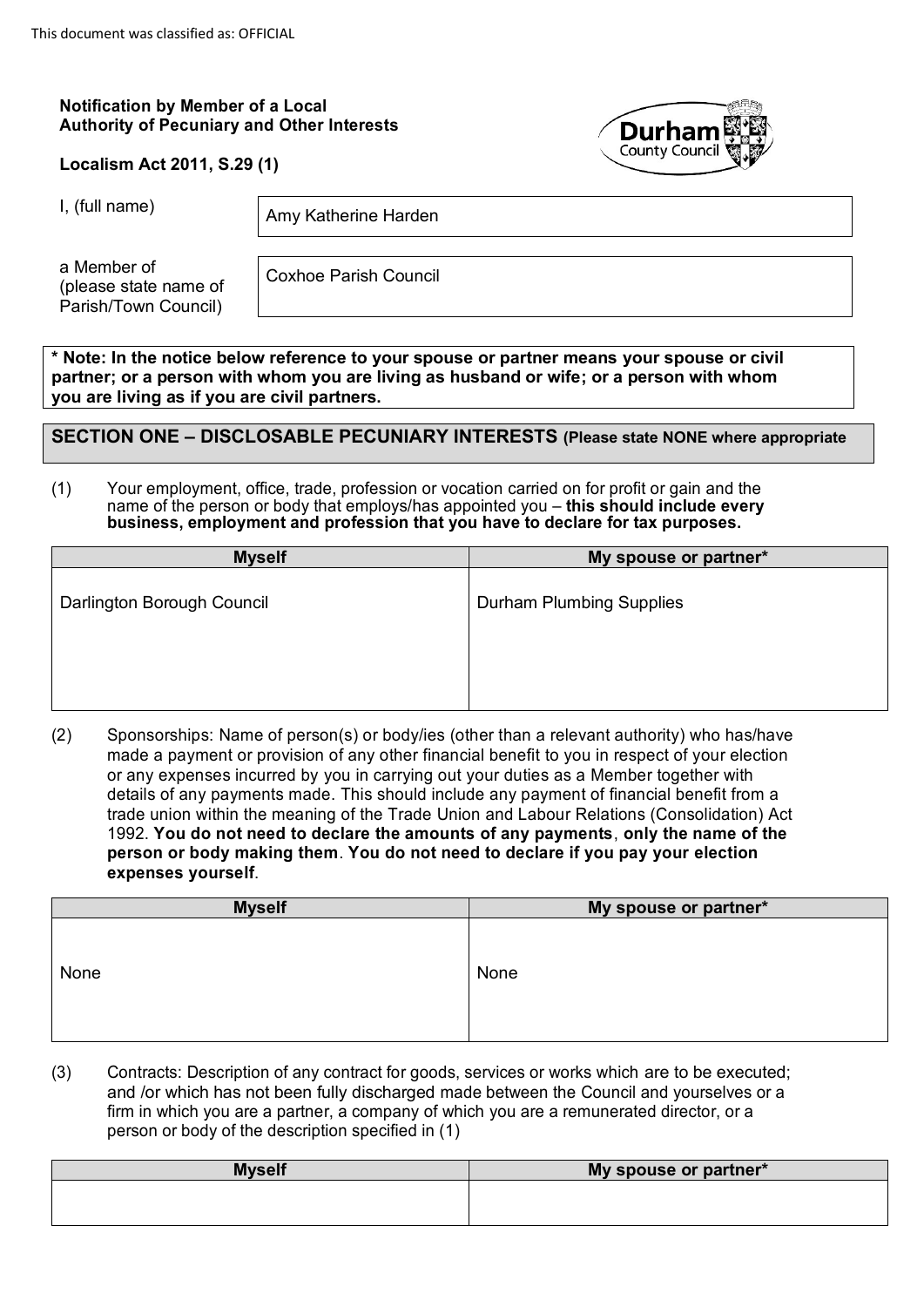| None | None |
|------|------|
|      |      |
|      |      |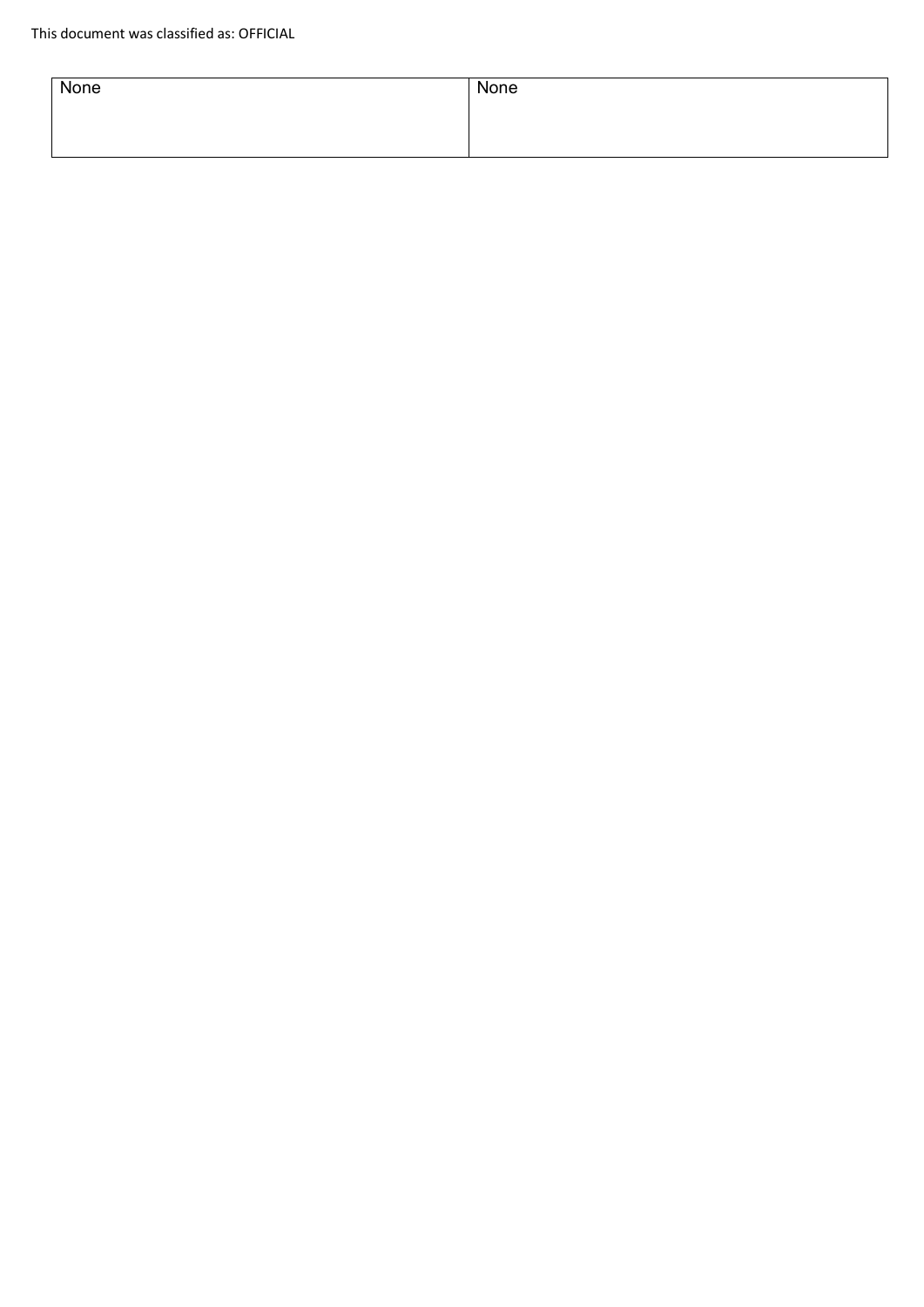(4) Land: Address or other description (sufficient to identify location) of any land in the Council's area in which you have a beneficial interest – **this includes details of your home address, land, garages, allotments and any other properties you own, lease or rent and any other properties you are a mortgagee of within the Council's area.**

| <b>Myself</b>                                      |                  | My spouse or partner*                              |                  |
|----------------------------------------------------|------------------|----------------------------------------------------|------------------|
| <b>Address or description</b>                      | <b>Land Type</b> | <b>Address or description</b>                      | <b>Land Type</b> |
| 18 School Avenue,<br>Coxhoe,<br>Durham,<br>DH6 4EB | House            | 18 School Avenue,<br>Coxhoe,<br>Durham,<br>DH6 4EB | House            |

(5) Licences: Address or other description (sufficient to identify the location) of any land in the Council's area for which you have a licence (alone or jointly with others) to occupy for a month or longer. **E.g. land in the Council area which you or your spouse/partner have a right to occupy, but neither own nor have tenancy of. "Land" includes any buildings or parts of buildings.**

| <b>Myself</b> | My spouse or partner* |
|---------------|-----------------------|
|               |                       |
| None          | None                  |
|               |                       |
|               |                       |
|               |                       |
|               |                       |
|               |                       |

(6) Corporate Tenancies: Address or other description (sufficient to identify location) of any land where the landlord is the Council and you are the tenant. This means you, a firm in which you are a partner, a company of which you are a remunerated director, or a person or body of the description specified in (1) above has a beneficial interest.

| <b>Myself</b> | My spouse or partner* |
|---------------|-----------------------|
| None          | None                  |
|               |                       |

(7) Securities: Name(s) of any person(s) or body/ies having a place of business or land in the Council's area, and in which you have a beneficial interest in a class of securities of that person(s) or body/ies that exceeds the nominal value of £25,000, or one hundredth of the total issued share capital (whichever is lower) or if the share capital of that body is more than one class the total nominal value of the shares of any one claim in which you have an interest exceeds one hundredth of the total issued share capital of that class

| <b>Myself</b> | My spouse or partner* |
|---------------|-----------------------|
|               |                       |
| None          | None                  |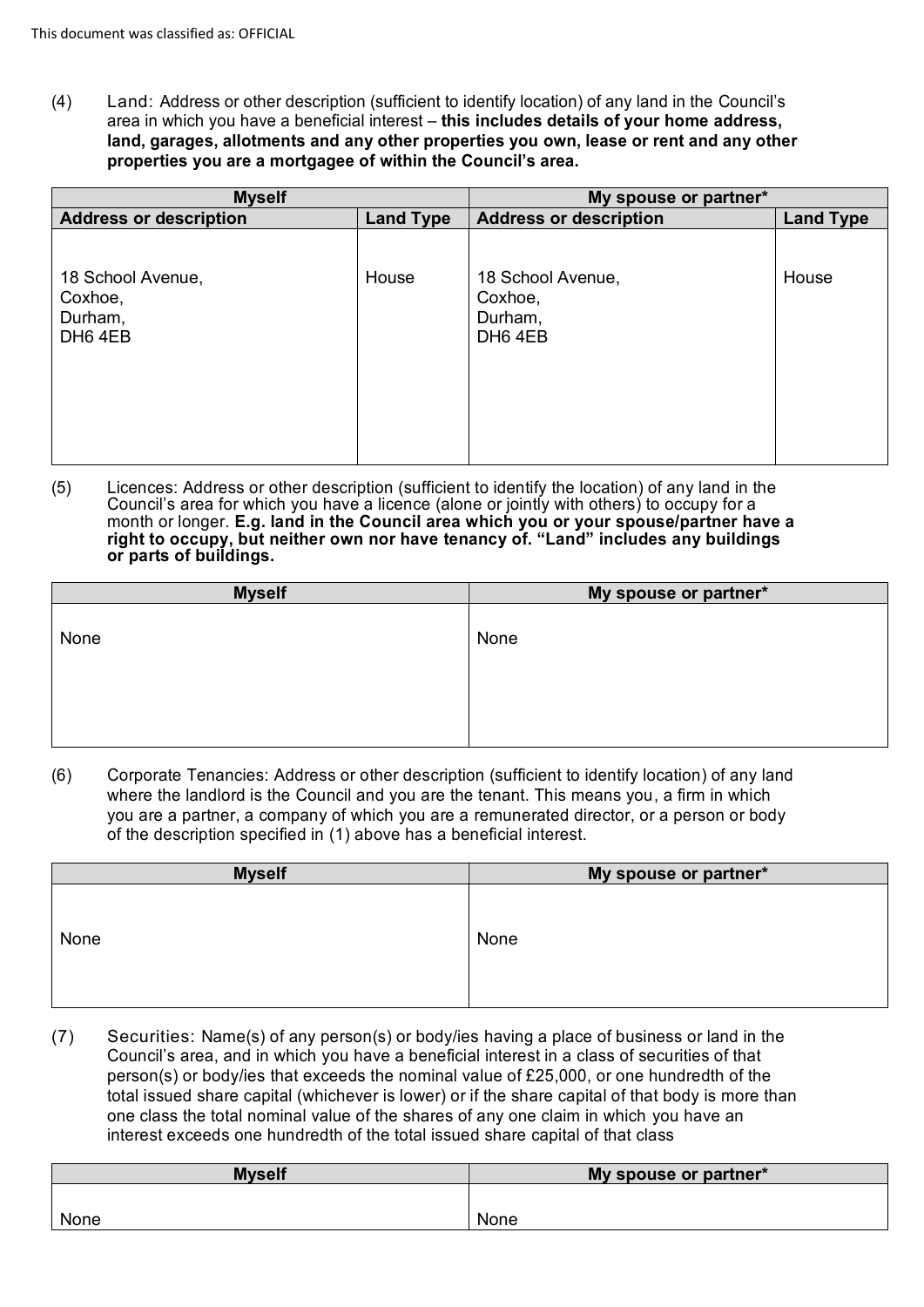## **SECTION TWO – OTHER REGISTERABLE PERSONAL INTERESTS**

(8) I am a member or in a position of general control or management of the following body/ies to which I have been **appointed or nominated by the Parish/Town Council – e.g. Outside Bodies**

| Name of Body/Organisation and Position Held |  |  |
|---------------------------------------------|--|--|
|                                             |  |  |
|                                             |  |  |
|                                             |  |  |
|                                             |  |  |
|                                             |  |  |

(9) I am a member or in a position of general control or management of the following body/ies exercising functions of a public nature. **E.g. School Governor, Member of another Local Authority, Area Action Partnerships etc.**

## **Name of Body/Organisation and Position Held**

#### (10) I am a member or in a position of general control or management of the following body/ies directed to charitable purposes, **e.g. local Freemasons Lodge, Rotary Club, Community Associations**

## **Name of Body/Organisation and Position Held**

Future Leisure in Coxhoe (FLiC) - Board Member Active Life Centre Coxhoe DH6 4DW

Coxhoe Village Hall - Trustee Coxhoe DH6 4DB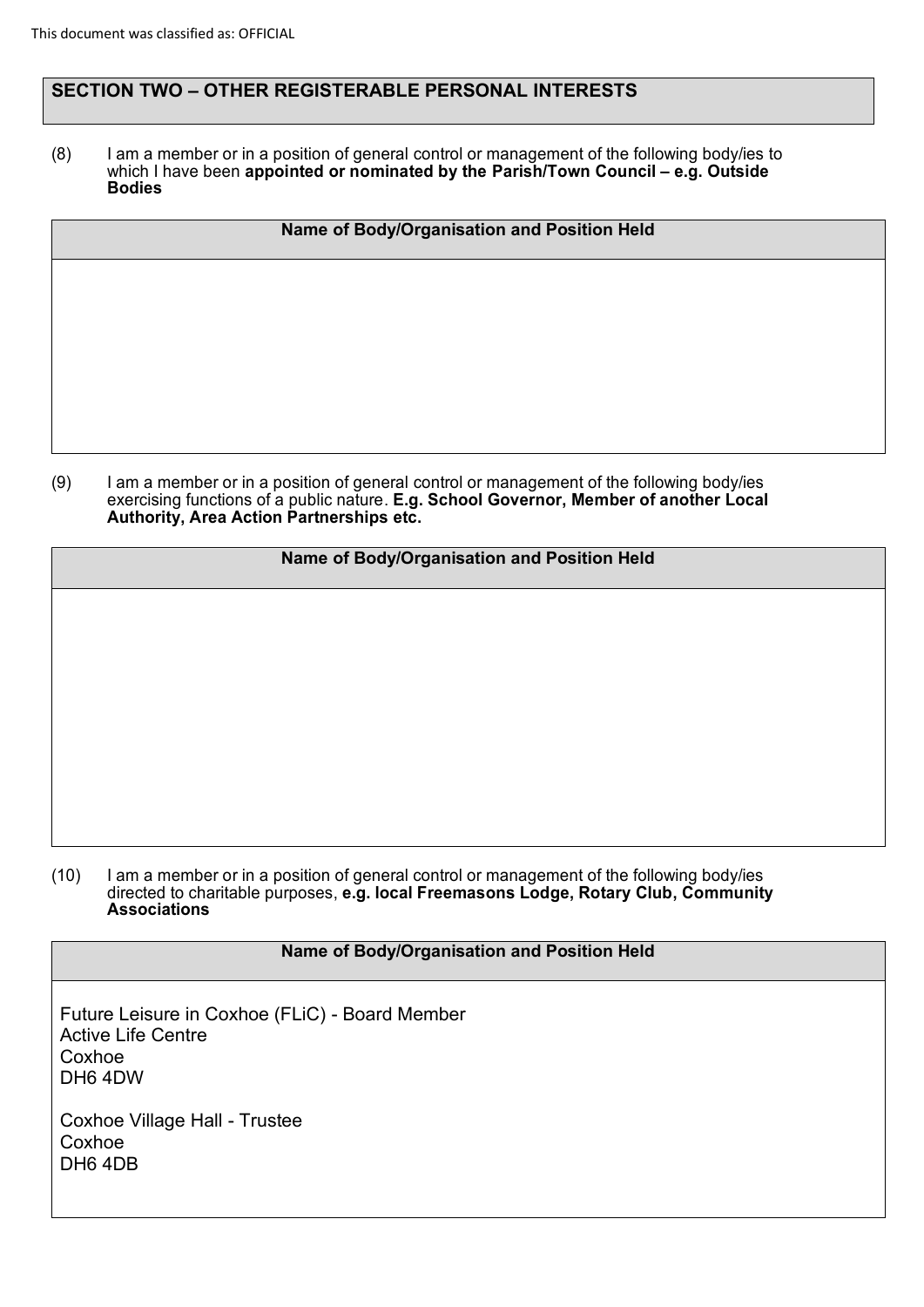(11) I am a member or in a position of general control or management of the following body/ies one of whose principal purposes include the influence of public opinion or policy (including any political party or trade unions) of which I am a Member (or in a position of general control or management) **e.g. relevant Association of Councillors, trade unions, Countryside Alliance and professional associations**

| Name of Body/Organisation and Position Held |  |  |  |
|---------------------------------------------|--|--|--|
|                                             |  |  |  |
| None                                        |  |  |  |
|                                             |  |  |  |
|                                             |  |  |  |
|                                             |  |  |  |
|                                             |  |  |  |

# **SECTION THREE – NOTIFICATION OF GIFTS AND HOSPITALITY**

Please provide details of any persons from whom you have received gifts/hospitality within the previous 3 years (or offer of) with an estimated value of more than £50 (whether or not you accept the offer) which is attributable to your position as an elected member of co-opted member of the Council

| <b>Date</b> | Name of donor | Nature of gift/hospitality | <b>Estimated</b><br>Value |
|-------------|---------------|----------------------------|---------------------------|
|             |               |                            |                           |
|             |               |                            |                           |
|             |               |                            |                           |
|             |               |                            |                           |
|             |               |                            |                           |

Signed … …………………Date …7/9/21………………………………………

**NOTES:**

**FAILURE, WITHOUT REASONABLE EXCUSE, TO REGISTER A DISCLOSABLE PECUNIARY INTEREST IS A CRIMINAL OFFENCE UNDER S34 OF THE LOCALISM ACT 2011 AS WELL AS BEING A BREACH OF THE CODE OF CONDUCT.**